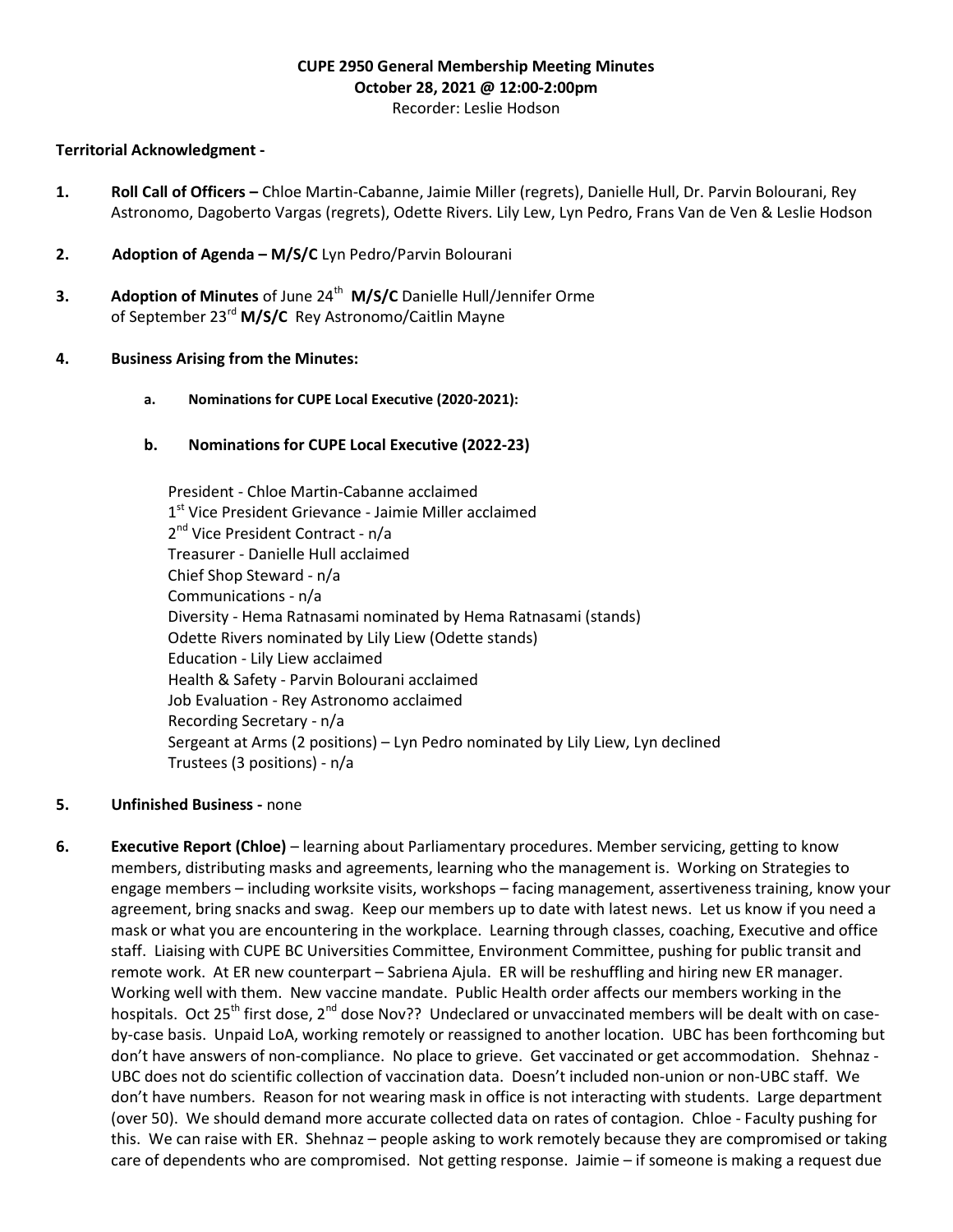to preference, there is a pilot program in place and one should make request for pilot program. Accommodation would require declaring and providing medical documentation. ER may require additional documentation. We have not seen any cases of members being denied accommodation. We have seen member's preferences where they've been denied. Do we not have a clause in the agreement, that the request should not be refused unreasonably. Jaimie – no specific right to have remote work. If mgr does not allow remote work, member should ask for specific reasons. We can go from there. Preference vs accommodation – accommodation has a lot of weight for remote work. Remote work should be standardized between departments. Bringing up as bargaining issue. Members who refuse vaccination are not prioritized for remote work. Will deal with on individual basis.

- 7. Business Agent's Report (Frans) back in the office. Returning to in-person servicing. Some departments still prefer to zoom. In-person more efficient. 2 meetings on accommodations, another scheduled for tomorrow. Meeting with lawyer re: ongoing investigation next week. We don't know what's happening across board on campus with remote work. Suspect there will be latitude re: remote work. HR generally gets 2 days remote work. May become more general in future.
- 8. Treasurer's report (Danielle) budget looks great, under quite a bit. A few lines where we are over budget, mostly due to accounting errors. Books look good.

## 9. Committee reports:

a. Grievance Committee (Jaimie) – committee met 2 days ago, dealing with impact on mandatory vaccinations in clinical areas, and how it affects our members in those areas. Desirable in non-clinical areas. Grievance update – flextime grievance has been withdrawn as member moved to another department. Issue may come up again. Grievance in Theatre – benefits not being paid, resolved as we were advised that the cheques have been cut and cashed. Education Library – grievance resolved. Reached end of what we can do from our end. Still may involve other job family. Paediatrics - close to being resolved. Int'l Student Advising – offer in place, relying on information provided by employees. Hope to have a practical outcome for those folks.

#### b. Contract Committee (Adam) – n/a

- c. Communications Committee (Dagoberto)  $n/a$
- d. Diversity Committee (Odette) Equity staff survey deadline Oct 29<sup>th</sup>. For those who have completed thank you, for those who have not, please log in to complete survey. Book club meeting tomorrow from 2-3 p.m. Thank you for those who have responded to invite. Open to other members to attend. Do not have specific books to talk about, open to suggestions. Send email to Odette for link to join. Hear from anyone who has experienced to bullying or harassment on religious beliefs, or practices please contact Odette or union office.
- e. Chief Steward (Hollie) n/a
- f. Education (Lily) putting together some lunch and learn sessions. Open to suggestions for different sessions. Call for new members. Use PD fund. \$1400 per year. Must submit receipts within 60 days.
- g. Health & Safety (Parvin) Lunch and Learn sessions popular. Yesterday on Stress. Working with office and Chloe to bring in CUPE experts on H&S and courses on H&S to our local. Open to subjects for H&S courses to offer to our members.
- h. **Job Evaluations (Rey)** reach out to a couple people who expressed interest in joining JE. If you don't mind send email to remind who you are. Looking for other members to get involved with committee or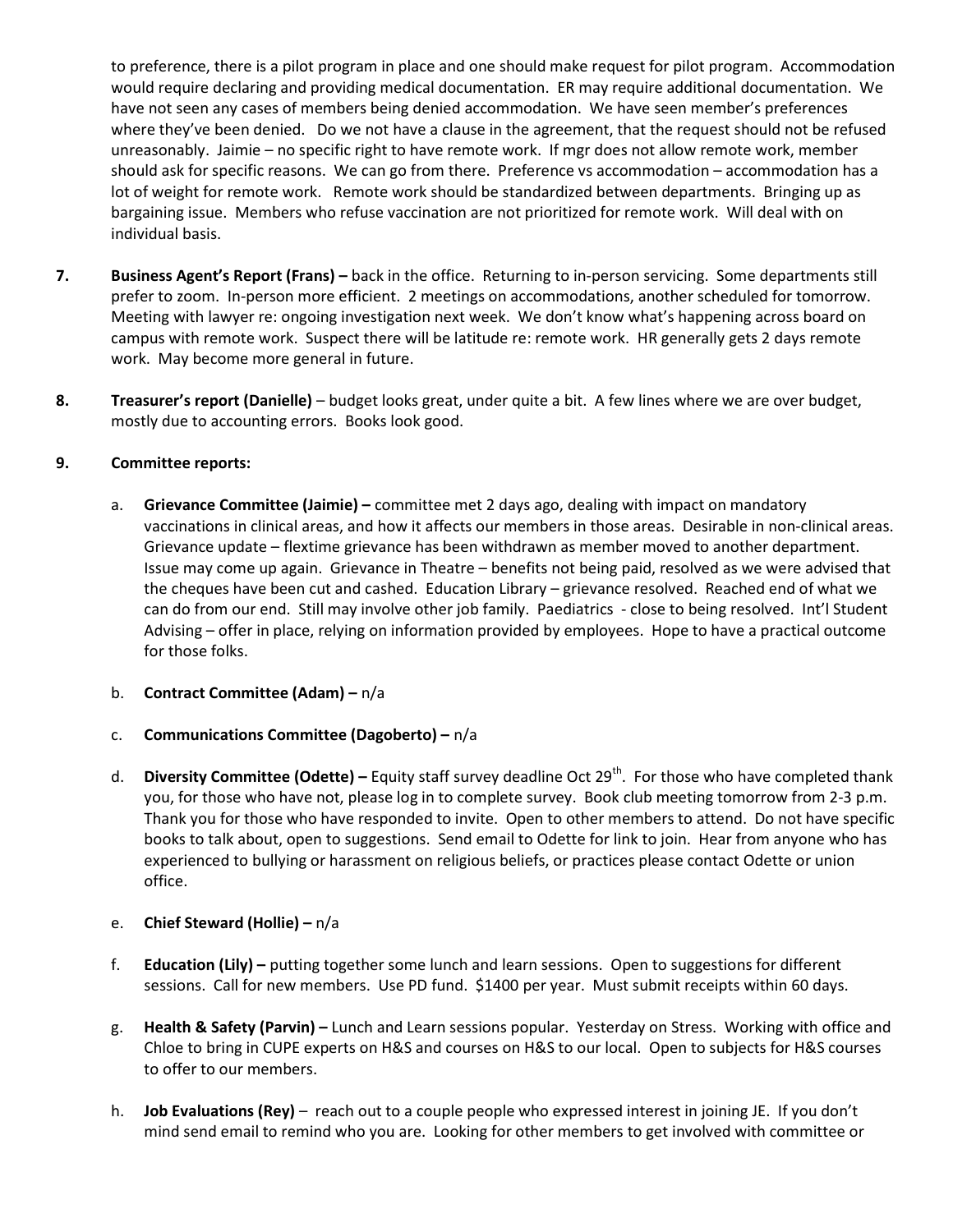#### 11. New Business

a. M/S/C Lyn Pedro/Eleanore Wellwood - Reschedule November membership meeting moved to Nov. 18<sup>th</sup> due to conflict with CUPE National Convention.

## b. NOTICE OF MOTION: M/S/C Executive/Eleanore Wellwood

That CUPE 2950 create a \$50,000 endowment fund to honour Susanne Lester's legacy.

Susanne Lester Memorial Scholarship - I would like to speak to the motion as recommended by the Executive that CUPE 2950 create a \$50,000 endowment fund to honour Susanne Lester's legacy. The Susanne Lester Memorial Scholarship is a project that Karen started to commemorate Susanne Lester, who passed away on March 26, 2020. The scholarship is a method of perpetuating Susanne's legacy by supporting young activists studying labour history at UBC. Early this year, Karen was in contact with the Development Office to determine the framework for a scholarship to commemorate our friend and union activist, Susanne. Susanne started working at the UBC Library in 1969 and dedicated 50 years to the university and the labour movement. She was an organizer for the Association of University and College Employees (AUCE) Local 1, the first union to represent the clerical and library workers at UBC. Fought for working women's issues to be addressed demanded equal work for equal pay. Susanne was integral in the negotiations of our first Collective Agreement in 1974. Negotiated the first fully funded maternity leave top-up in Canada, no employee should lose her job or seniority in case of pregnancy. The collective agreement also resulted in average wage increases of 54%, making UBC clerical workers the highest paid in the province. After a hiatus to raise her children, Susanne joined the Executive as Chair of the Contract Committee and a member of the Job Evaluation Committee in the late '90s. She assisted with the development of existing benchmarks and negotiated 6 collective agreements under government mandates. I had the pleasure of working with Susanne on the Bargaining Committee in 2018-19. Her co-workers called her "a rock of competence and calm". She was always there to advocate for those who needed it and fought injustice when she saw it. She was a skilled activist and a shining example of the importance of stewards in our union. During our Executive Meeting on May 5th, 2021, our Executive proposed the motion to create this scholarship. The executive envisions that the scholarship will go to an undergraduate student studying women's labour history. The course is offered through the Faculty of Arts - Department of Gender, Race and Social Justice. The awards department works with the faculty and department to ensure that the candidate pool is large enough to make the award annually. Scholarships – merit-based awards that recognize academic achievement. Endowments support the award in perpetuity, require a minimum of \$50,000 to set up, which is why the motion was brought forward to our membership. CUPE 2950 provides the university with one-time initial capital investment. The Awards Office would administer the scholarship. The investment generated by the capital is used to provide an award each year. As the fund increases in value, the amount that the award is worth increases over time. The current rate is 4%, so the first award would be worth \$2,000 with the \$50,000 investment. If we do not outlay the \$50,000 up front, we can pledge an endowment over a number of years, but this would delay the award being granted. Money would have to sit and accumulate interest in the account. There is a mechanism for the union to review the details of the award every 5 years to ensure that the Purpose Statement is upheld in the spirit of the award. We would have the applicant write a statement about their interest in the scholarship and the subject of labour history. The department of Gender, Race and Social Justice offers a wide candidate pool of students who share Susanne's values and those of the labour movement. The scholarship recipients would be invited to GMMs and featured in newsletters. This is a great opportunity to develop a scholarship that helps students gain a better understanding of the labour movement while also perpetuating the history of our local and the members who made it what it is.